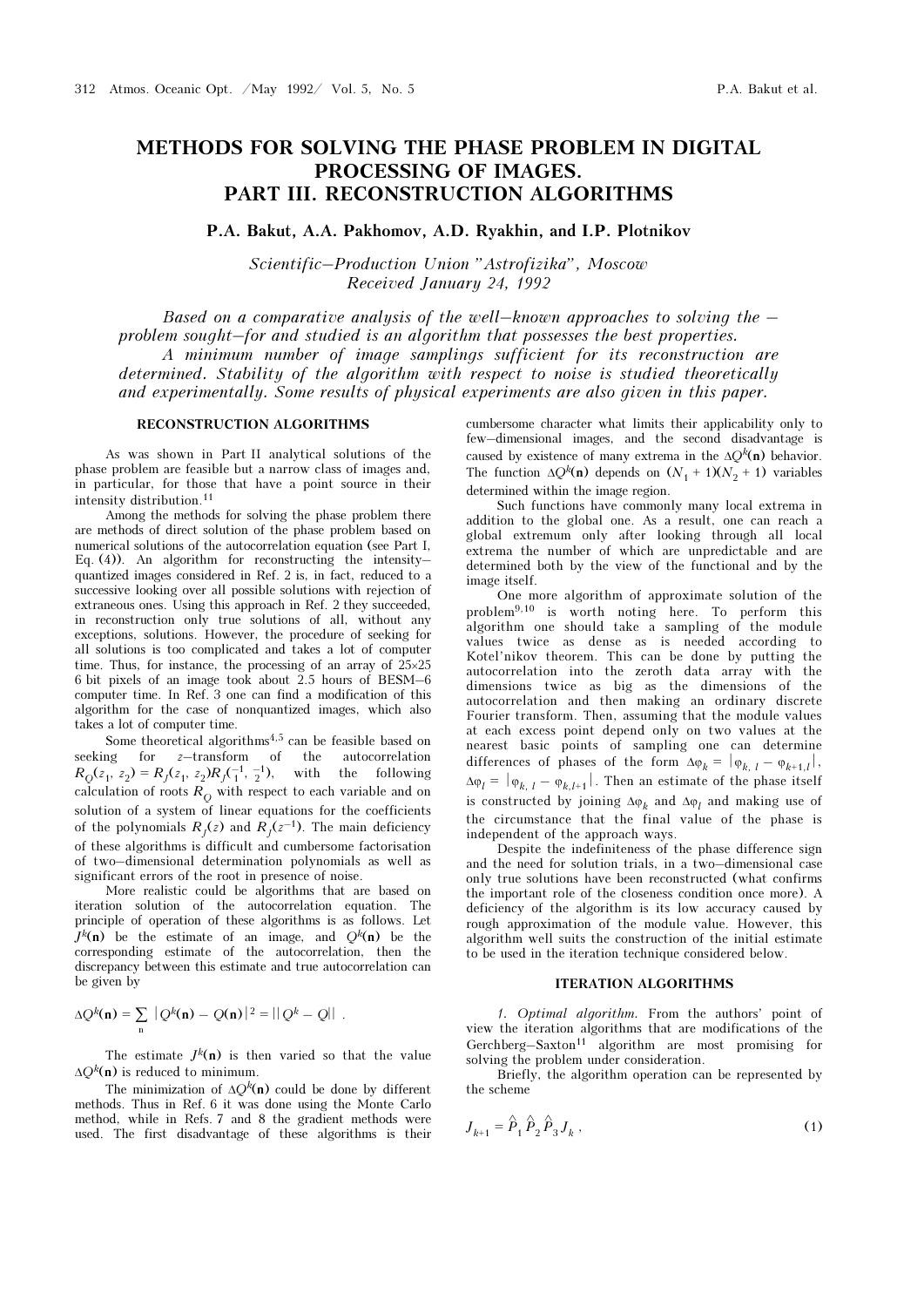where  $\boldsymbol{J}_k$  is the image estimate at the  $k\text{th}$  iteration,  $\hat{\boldsymbol{P}}_1$  is the operator of projection onto the set of positive functions,  $\stackrel{\wedge }{P}$ 2 is the operator of projection onto the set of finite functions (defined within the region S), and  $\hat{P}_3$  is the operator of projection onto the set of functions with a preset absolute value of their Fourier spectra. From the definition of the projection operator<sup>12</sup> one can directly find the form of the operators  $\stackrel{\wedge }{P}_1$  and  $\stackrel{\wedge }{P}$ 2

$$
\hat{P}_1 I = \begin{cases} I(\mathbf{n}) \text{ at } I(\mathbf{n}) \ge 0, \\ 0 & I(\mathbf{n}) < 0, \end{cases} \qquad \hat{P}_2 I = \begin{cases} I(\mathbf{n}) \text{ at } \mathbf{n} \in 0, \\ 0 & \mathbf{n} \notin 0, \end{cases} (2)
$$

where  $I(n)$  is an arbitrary real function. Let us now find the view of the operator  $\hat{P}_3$ . Let  $f(\mathbf{x}) = |f(\mathbf{x})| \exp\{i\varphi(\mathbf{x})\}$  be an arbitrary Fourier spectrum, and  $q(\mathbf{x}) = A(\mathbf{x}) \exp\{i\varphi(\mathbf{x})\}$  be the Fourier spectrum with a preset module  $A(x)$ . Let us now find a relationship between  $\varphi(\mathbf{x})$  and  $\psi(\mathbf{x})$ . According to definition of the projection operator we have

$$
||f - \hat{P}_3 f||^2 = ||f - g||^2 = \sum_{x} { |f(x)|^2 + A^2(x) - 2 |f(x)| |A(x) \cos[\varphi(x) - \psi(x)] } = \min.
$$

Minimum of this function is attained at  $\varphi(\mathbf{x}) = \psi(\mathbf{x})$ and  $|f(\mathbf{x})| = A(\mathbf{x})$ . Therefore the operator  $\hat{P}_3$  takes the form

$$
\hat{P}_3 J_k = \tilde{J}_k(\mathbf{x}) \frac{A(\mathbf{x})}{|\tilde{J}_k(\mathbf{x})|},
$$
\n(3)

where  $\tilde{J}_k(\mathbf{x}) = \hat{F} \{ J_k \}$ ,  $\hat{F}$  is the Fourier transform operator,  $A(x)$  is the preset module of the Fourier spectrum.

Since any *a priori* information (limitations) can be interpreted as closed sets, reconstructing algorithm (1) can be reduced to a successive projecting onto these sets and seeking for a cross element. Normally, analysis of such algorithm convergences is based on the statement $12$  that states the convergence to a true solution provided that the

sets corresponding to operators  $\hat{P}_1$  and  $\hat{P}_2$  are convex.

However the set corresponding to operator  $\hat{P}_3$  is not convex. For this reason it is necessary to study its convergence in more detail. A theoretical analysis<sup>13</sup> shows that the error decreases in the course of the reconstruction that means that the algorithm converges. As the experimental studies have shown the algorithm converges quite rapidly during 10–30 iterations and then the convergence sharply decreases and by 50–60 iterations it reaches a saturation level which is practically the same during the following 2–10 thousand iterations and more (see Fig. 1a).

In other words the estimate of an image becomes independent of the iteration number and the standard deviation from a true image becomes frozen somewhere at 10– 15 percent. This disadvantage makes us to seek for ways to overcome stagnation of algorithm (1) which we shall call optimal because the correction of images in it is performed with the projection operators, i.e., optimally, in the sense of norm.

2. Shaking algorithm. The below–considered algorithms based on the input control have been proposed by Fienup,13 and while they are not strictly proved, their use allows one to overcome stagnation of algorithm (1). Let us now consider the functioning of the nonlinear operator

 $\hat{\overleftrightarrow{P}}_3.$  It is obvious that small perturbations at its input result in small perturbations at its output. Since the output is the estimate  $I<sub>b</sub>(n)$  that does not satisfy *a priori* limitations imposed on images. Let us formulate the problem: to give at the input at the next iteration cycle, such an estimate  $J_{k+1}(\mathbf{n})$ to obtain at the output the estimate  $I_{k+1}(\mathbf{n})$  that would satisfy the a priori limitations. It is natural to assume that in this case the input variation should have the form

$$
\Delta J_k(\mathbf{n}) = \begin{cases} 0, & \mathbf{n} \in \Gamma_k, \\ -I_k(\mathbf{n}), & \mathbf{n} \notin \Gamma_k, \end{cases}
$$

where  $\Gamma_k$  is the region in which  $I_k(\mathbf{n}) \geq 0$  and  $\mathbf{n} \in S$ . Then in the general case we have for  $J_{k+1}(\mathbf{n})$ 

$$
J_{k+1}(\mathbf{n}) = J_k(\mathbf{n}) + \beta \Delta J_k(\mathbf{n}) = \begin{cases} J_k(\mathbf{n}) , & \mathbf{n} \in \Gamma_k , \\ J_k(\mathbf{n}) - \beta I_k(\mathbf{n}) , & \mathbf{n} \notin \Gamma_k , \end{cases} (4)
$$

where  $\beta \in (0, 1)$ . One can also try to compensate for a distortion in the region of image at the input considering the estimate  $I_k(n)$  as an input. As a result we have

$$
J_{k+1}(\mathbf{n}) = I_k(\mathbf{n}) + \beta \Delta J_k(\mathbf{n}) = \begin{cases} I_k(\mathbf{n}), & \mathbf{n} \in \Gamma_k, \\ I_k(\mathbf{n}) - \beta I_k(\mathbf{n}), & \mathbf{n} \notin \Gamma_k. \end{cases}
$$
 (5)

A combination of these methods leads to the third relation for input

$$
J_{k+1}(\mathbf{n}) = \begin{cases} I_k(\mathbf{n}), & \mathbf{n} \in \Gamma_k, \\ J_k(\mathbf{n}) - \beta I_k(\mathbf{n}), & \mathbf{n} \notin \Gamma_k. \end{cases}
$$
(6)

Thus, one can see that algorithms  $(4)$ ,  $(5)$ , and  $(6)$  differ from optimal only by corrections in the image region. As was experimentally shown algorithms  $(4)$  and  $(5)$  converge even more slowly than the optimal one. On the other hand, algorithms (6), which we shall call the shaking algorithm, has a very interesting behavior. First of all, the estimate of the image  $J_{k+1}(\mathbf{n})$  does not satisfy the *a priori* limitations. Second, the errors first fall off very rapidly with growth of the iteration number, but then decrease slows down and after 100–500 iterations the errors again sharply decrease down to 0.1–0.01 percent level. And for the third, the convergency of this algorithm strongly depends on the value of the constant β. For example, at  $\beta \ge 1$  the algorithm diverges. An optimal, i.e., providing most rapid convergence, value of β from the interval (0, 1) depends on a concrete view of the image to be reconstructed.

The main deficiency of the shaking algorithm is its general instability, i.e., there can occur an unpredictable growth of errors (see Fig. 1b).

3. A combined algorithm. A natural generalization of the above algorithms could be their alternative use aimed both at compensation for instability of the shaking algorithm and for stagnation of the optimal algorithm.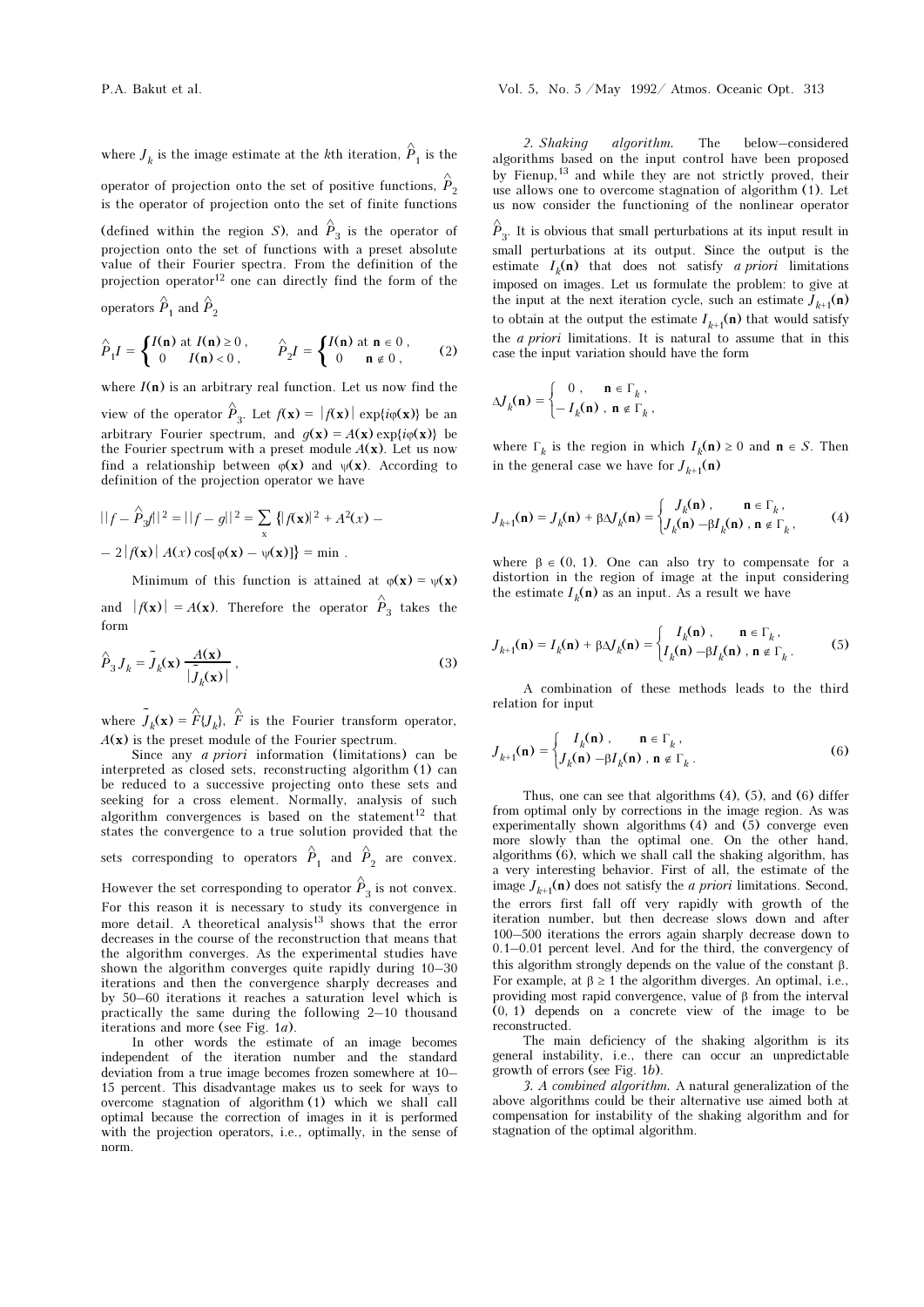Let a combined algorithm be given by

$$
J_{k+1}(\mathbf{n}) = \begin{cases} I_k(\mathbf{n}), & \mathbf{n} \in \Gamma_k, \\ a \{ J_k(\mathbf{n}) - \beta I_k(\mathbf{n}) \}, & \mathbf{n} \notin \Gamma_k. \end{cases}
$$
(7)

At  $\alpha = 0$  this expression gives the optimal algorithm,

while at  $\alpha = 1$  it represents the shaking algorithm. The simplest version of the combined algorithm is

$$
{K1 iterations at α = 0 + L1 iterations at α = 1} ×× M1 + K iterations at α = 0.
$$
 (8)



FIG. 1. Dependence of the image reconstruction error on the iteration number when using: a) optimal algorithm, b) shaking algorithm, c) alternating the optimal and shaking algorithms each 10 iterations, and  $d$ ) optimal algorithm after 80 iterations of the shaking algorithm.

It should be noted that an intermediate version is feasible with  $\alpha \in (0, 1)$ . However, the experimental modeling has shown such an algorithm has a slower convergence compared to that of the combined algorithm (its convergence is approximately as that of the optimal one, though the stagnation occurs later).

In order to determine the parameters  $K_1$ ,  $L_1$ ,  $M_1$ , and β, that provide the most rapid convergence of the combined algorithm we have studied it experimentally. First we sought for an optimal β value (by taking and substituting 3–4 values

from the interval (0, 1), and then at a fixed  $\beta$  value we studied the convergence at different values of  $K_1$ ,  $L_1$ , and  $M_1$ . Finally, it appeared that the best quality of reconstruction occurred with the combination of the parameters  $K_1 = L_1 = 10$ at  $M_1 = 1$ , 2, and 3.

Behavior of errors during the course of the combined– algorithm work looks a little bit unusual. Thus, at  $\alpha = 0$  the errors decrease, then at  $\alpha = 1$  the errors increase, and the next change for optimal algorithm  $(\alpha = 0)$  again results in a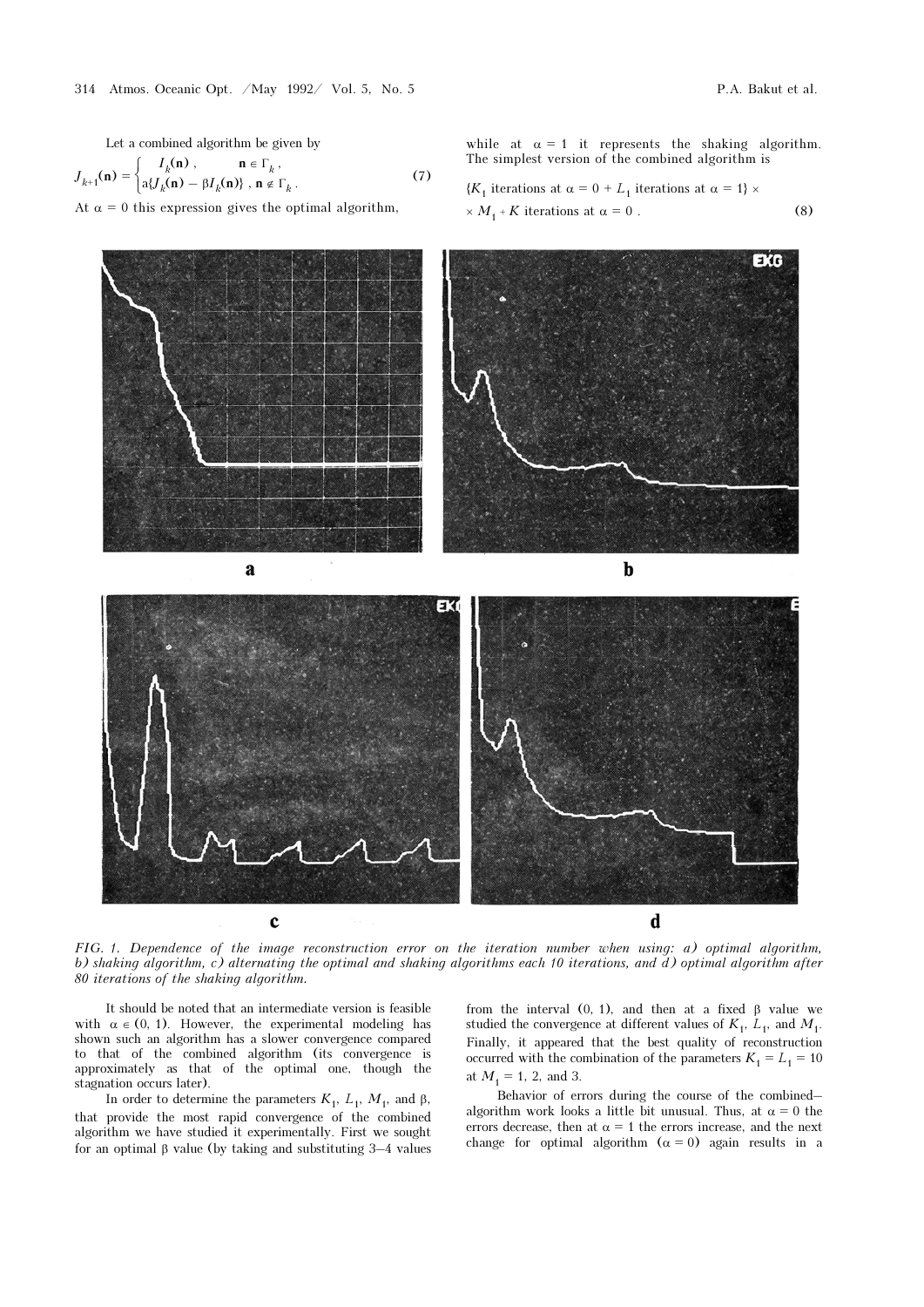Good results can be obtained when using the combined algorithm at  $M_1 = 1$ . In this case first 100–150 iterations  $(L<sub>1</sub>)$  are performed with  $\alpha = 1$ , then 20–30 iterations  $(K<sub>1</sub>)$ are performed with  $\alpha = 0$  (see Fig. 1*d*). The final errors of this algorithm are close to those of the combined algorithm.

It is interesting to note one peculiar feature. As was shown in Part I, the phase problem has a unique solution accurate to equivalence, what means that in practice image reconstruction yields two images, i.e., an actual one and its analog turned about. The algorithm can converge to either of the solutions depending on the initial estimate. However the shaking  $(\alpha = 1)$  can change orientation of an image and the reconstruction algorithm starts to converge to the opposite solution. Sometimes, though very seldom, a situation can happen when two solutions (the true and the reversed) overlap. In this case it is impossible to reconstruct the image and one simply needs for reiteration of the whole cycle of the image reconstruction but using a new initial estimate.

The problem on choosing the initial estimates we have studied especially. We took the initial estimates with the true module of the spectrum and zero or random phase, the estimates uniformly distributed over the S region alone and over the whole array, therefore just this type of the initial estimate was used in all experiments.

An image size (S region) was determined at a threshold filtration of the autocorrelation at the level 0.1 of its maximum value. Thus obtained region of autocorrelation exceeded the image region  $S$  by a factor of 1.5–1.8. As modeling has shown a 10 percent underestimation of S makes the algorithm inoperative. On the other hand, at the overestimation of S by a factor below 1.5 the algorithm still works but the number of iterations increases 5–6 times. It should be noted that the use of this algorithm gives the best results when applied to reconstruction of compact images without a fine structure and dissected contour. Therefore for reconstructing more complicated images it is necessary to use the abundance of the spectrum module for the image size not larger than a quarter of the whole field.

### MINIMUM NUMBER OF THE MODULE SAMPLINGS AND ANALYSIS OF A RECONSTRUCTION ALGORITHM STABILITY TO NOISE

In practice of reconstructing images the spectrum module is known at a finite number of sampling points. Unambiquity of the image reconstruction in such a situation has been analyzed and proved in Ref. 14. As follows from this reference an unambiguous reconstruction of an image of  $(N_1 + 1) (N_2 + 1)$  size can be done, in general, if the spectrum module is known at  $(2N_1 + 1) (2N_2 + 1)$  sampling points. Since the module of the spectrum of a real image is an even function it is sufficient to know only a half of its value. Moreover, taking into account the energy normalization relation  $\left(\sum_{n=0}^{N} J(n) = 1\right)$  $\sum_{n=1}^{N} J(n) = 1$  one finds the number of samplings sufficient for image reconstruction as  $L = 2N_1N_2 + N_1 + N_2$ . However, the general number of independent image samplings, with the account of normalization, is  $N_1N_2 + N_1 + N_2$ , what gives an idea that L number is not minimum. To determine the minimum number of the module samplings let us again make use of the method of reducing a discrete two–dimensional case to a one–dimensional case.

Let us stretch the image  $J(n_1, n_2)$  line by line and omitting zero lines thus reducing it to a one–dimensional image  $T(n)$  according to the rule

$$
T_n = I_{n_1, n_2}
$$
 where  $n = n_1 + n_2(N_1 + 1)$  .

As a result, corresponding to  $T(n)$  the one-dimensional autocorrelation  $Q_i$  is (see Part I)

$$
Q_l = Q_{l_1,l_2} + Q_{N_1-l_1-1,l_2+1} \;,
$$

where  $\mathcal{Q}_{l_1,l_2}$  is the two–dimensional autocorrelation of the image  $J(n_1, n_2)$ . Total number of elements of the onedimensional autocorrelation  $Q_l$  is  $2(N_1N_2 + N_1 + N_2) + 1$ . The size of region the one–dimensional image  $T(n)$  is  $0 \le n \le N_1N_2 + N_1 + N_2$ , and the size of the onedimensional grid, on which the module  $|F(T)|$  of the spectrum is defined is  $2(N_1N_2 + N_1 + N_2) + 1$ . Taking this as well as the normalizing relation and the fact that the spectrum modulus is even into account one finds that the minimum number of the modulus samplings sufficient for determination of the two–dimensional image  $J(n_1, n_2)$  is  $L_{\min} = N_1 N_2 + N_1 + N_2$ . In addition, one obtains a restriction imposed on the maximum size  $K$  of the image that could be reconstructed using data on modulus defined by an array of the length M.

Let the image and the array be quadratic and  $N_1 + 1 = N_2 + 1 = K$ , and M be the size of the arrays describing the Fourier and image planes. The number of independent samplings of the modulus is  $M^2/2$  and it should involve the minimum number of samplings, i.e.,  $L_{\text{min}} \leq M^2/2$ . As a result the maximum size of the image is given by

$$
K_{\text{max}}^2 - 1 \le \frac{M^2}{2} \text{ and } K_{\text{max}} \le \frac{2}{3} M \; .
$$

But in practice it is advisable to take  $K$  from the interval  $M/4-M/2$  in order to obtain a faster convergence.

Let us now consider the stability of algorithms in presence of noise. In the one–dimensional case the following statement is valid.15 For a one–dimensional, real, and symmetric succession is autocorrelation (i.e., it obeys Eq. (5) from Part I) it is necessary and sufficient that its Fourier spectrum is positive.

Unfortunately, this statement cannot be generalized on the two–dimensional case and, moreover, in the latter case quite opposite statement is valid.

Statement. The Lebesque measure of the subset of the autocorrelation  $\{Q_{n_1,n_2}\}$  from the set of all real and symmetric successions  $\{B_{n_{1},n_{2}}^{\quad 0}\}$  possessing positive Fourier spectrum is equal to zero.

Proof. The set of the real and symmetric successions

$$
B_{n_{1},n_{2}}\colon\Big\{ B_{n_{1},n_{2}}=B_{-n_{1},-n_{2}}\ ;\ -\ N_{1}\leq n_{1}\leq N_{1}\ ,\ -\ N_{2}\leq n_{2}\leq N_{2}\Big\}
$$

is defined by the  $2N_1N_2 + N_1 + N_2 + 1$  independent parameters. Let us now separate out from this set a subset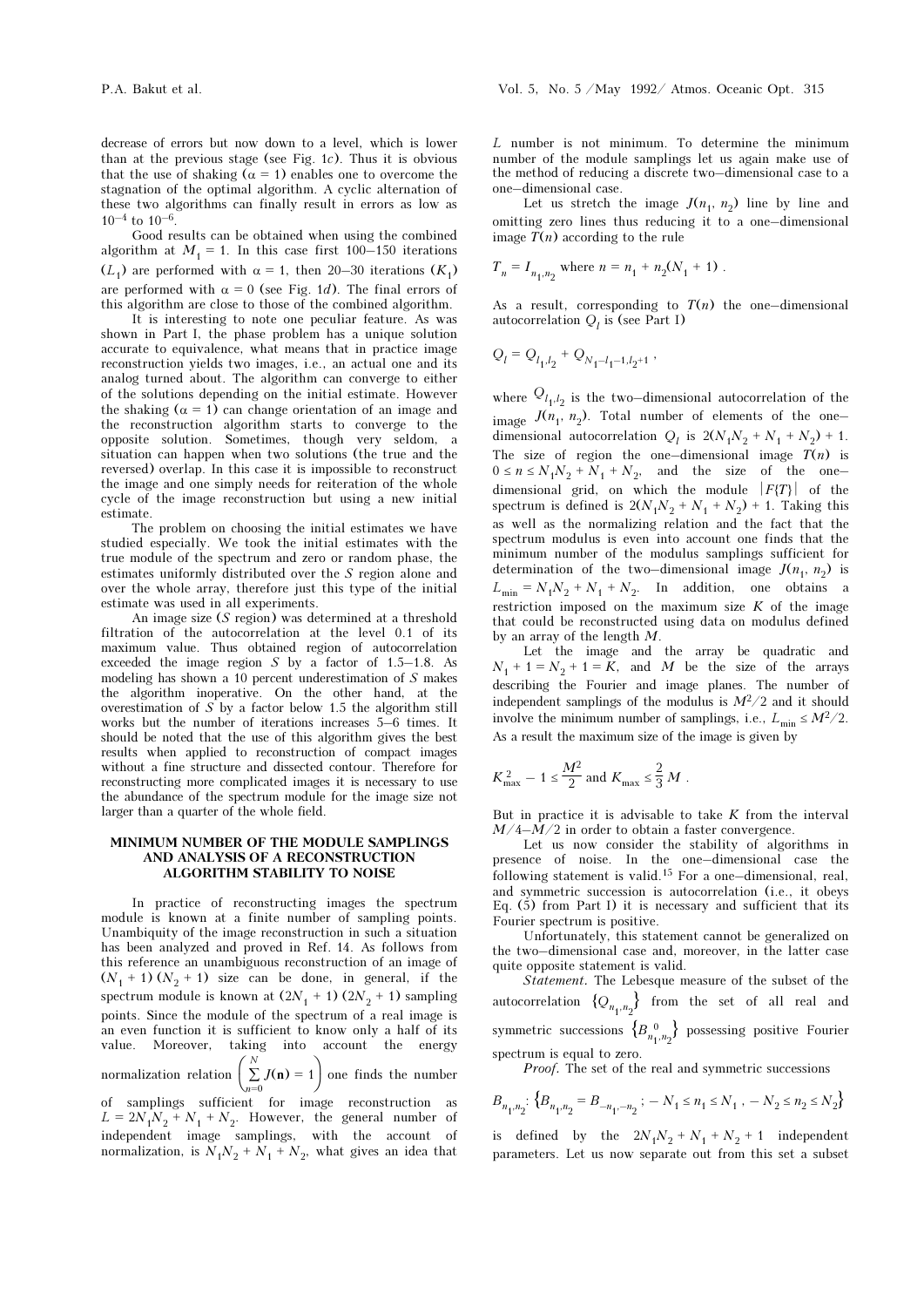$\left\{ B_{n_{1},n_{2}}^{\;\;0}\right\}$  that differs from it only by the values of central elements, which we define as follows:

$$
B^{\,0}_{0,0} \geq 2 \, \sum_{-N_1}^{N_1} \sum_{-N_2}^{N_2} \, |B_{n_1,n_2}| \;\; .
$$

In this case the Fourier transform  $F\left\{B_{n_1,n_2}^0\right\} = f_{B^0}(x_1, x_2)$  is given by

$$
f_{B^0}(x_1, x_2) = B_{0,0}^0 + 2 \sum_{-N_1}^{N_1} \sum_{-N_2}^{N_2} B_{n_1, n_2} \cos(n_1 x_1 + n_2 x_2).
$$

From the construction of  $B_{n_1,n_2}^0$  it follows that  $f_{B^0}(x_1, x_2) \geq 0$ for arbitrary values of  $x_1$  and  $x_2$ . The number of independent parameters of the set  $B_{n_1,n_2}^0$  is  $2N_1N_2 + N_1 + N_2$ .

At the same time the number of independent parameters of the set of autocorrelations coincide with the number of the image parameters (because it must satisfy Eq. (5) from Part I) and is equal to  $(N_1 + 1) (N_2 + 1) < 2N_1N_2 + N_1 + N_2$  at  $N_1$ ,  $N_2 > 1$ . Therefore, according to Statement 1 (Part I) the Lebesque measure of the subset autocorrelations from the set of all real and symmetric successions with the positive center is equal to zero.

This enables one to draw a qualitative conclusion that the two–dimensional autocorrelation (in contrast to the two– dimensional case) is a very specific succession. Thus, for example, an infinitely small noise component will, as a rule, transform this succession into another succession which is not now the autocorrelation.

In this sense the two–dimensional phase problem is unstable, i.e., a noise makes it impossible to obtain an exact solution.

However, numerous experiments have shown that there always exists an approximate solution–image whose autocorrelation is very close to a noisy autocorrelation succession while it itself is close the true image.

Just this property (experimental observation) indirectly confirms the validity of using the above–chosen iteration technique of reconstruction that enables one to obtain an approximate solution when the exact one is unvaliable.

In connection with the above said the question on errors of reconstruction arises quite naturally. Using Eq. (5) (Part I) one can readily obtain a rough qualitative estimate of errors in the image reconstruction at a preset error in autocorrelation (or the square modulus)  $\delta_I = \sqrt{\delta_O}$ .

Thus, in Ref. 16 one can find a theoretical calculations of this dependence using Cramerk–Rao inequality, where the phase problem was considered as a problem on reconstructing a complex Gaussian field from the intensity of its spectrum.

Experimental investigation of the noise characteristics of the phase problem used two types of noise:

Multiplicative

$$
A2(\mathbf{x}) = A02(\mathbf{x})\{1 + g \cdot n(\mathbf{x})\}
$$
 (9)

and additive

$$
A2(\mathbf{x}) = A02(\mathbf{x}) + g \cdot n(\mathbf{x}),
$$
\n(10)

where  $A(\mathbf{x})$  and  $A_0(\mathbf{x})$  are the distorted and undistorted amplitudes of spectra, respectively;  $q$  is a changeable constant,  $n(x)$  is the Gaussian process with nonzero mean value and unit variance. In the former an error in the modulus was introduced as follows:

$$
\delta_1 = \left\langle \frac{\sum_{x} A_0^2(\mathbf{x}) \{ \sqrt{1 + gn(\mathbf{x})} - 1 \}^2}{\sum_{x} A_0^2(\mathbf{x})} \right\rangle,
$$

and in the latter

$$
\delta_2 = \left\langle \frac{\sum_{x} A_0^2(\mathbf{x}) \left\{ \sqrt{1 + \frac{gn(\mathbf{x})}{A02(\mathbf{x})} - 1} \right\}^2}{\sum_{x} A_0^2(\mathbf{x})} \right\rangle.
$$

Then we studied a normalized rms error over the image δ of the reconstructed image from the true one at the moment of finishing the reconstruction procedure. In both cases the dependence of  $\delta$  on  $\delta_1$  and  $\delta_2$  is practically the same. Thus, at a low noise  $(10^{-6} \le \delta_1 \text{ and } \delta_2 \le 10^{-3})$  δ is directly proportional to  $\delta_1$  and  $\delta_2$  (if considered separately). At  $10^{-3} \le \delta_1$  and  $\delta_2 \le 10^{-2}$  we also have proportionality between  $\delta$  and  $\delta_1$  and  $\delta_2$  but the proportionality factors are different  $(\delta = 4\delta_1, \delta = 3\delta_2)$ . At  $10^{-2} \le \delta_1$  and  $\delta_2 \le 0.2$  the value  $\delta$  is approximately proportional to square roots of  $\delta_1$ and  $\delta_2$  ( $\delta = \sqrt{\delta_1}$ ,  $\delta = \sqrt{\delta_2}$ ).



To study the stability of the problem solution to the influence of nonlinear noise of a photosensitive emulsion the authors have conducted a very simple physical experiment. A plane optical wave formed by collimating a He–Ne–laser radiation beam ( $\lambda = 0.63 \mu m$ ) has been transmitted through a mask (in the form of figure 4). A collecting lens with